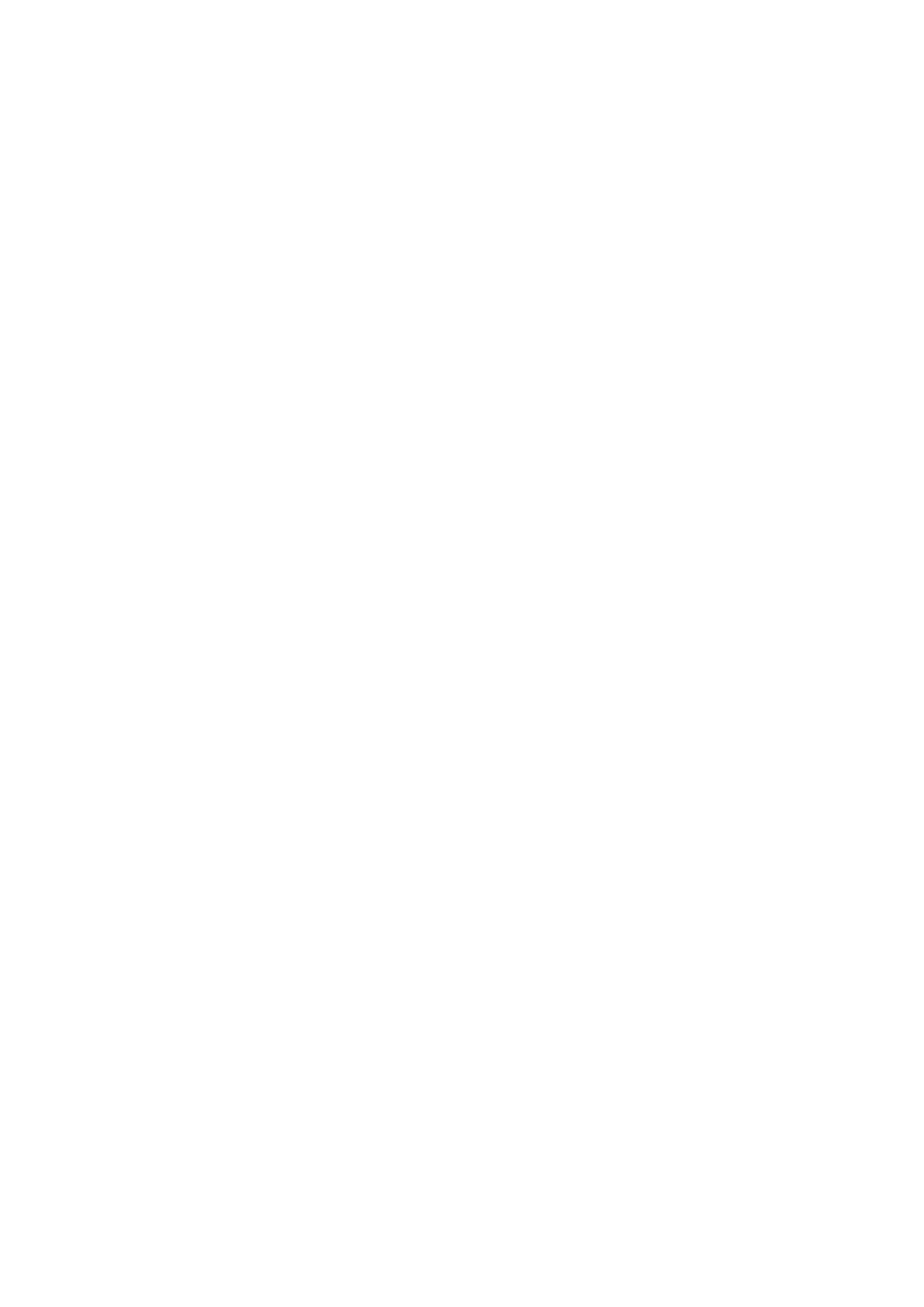*Page Intentionally Left Blank*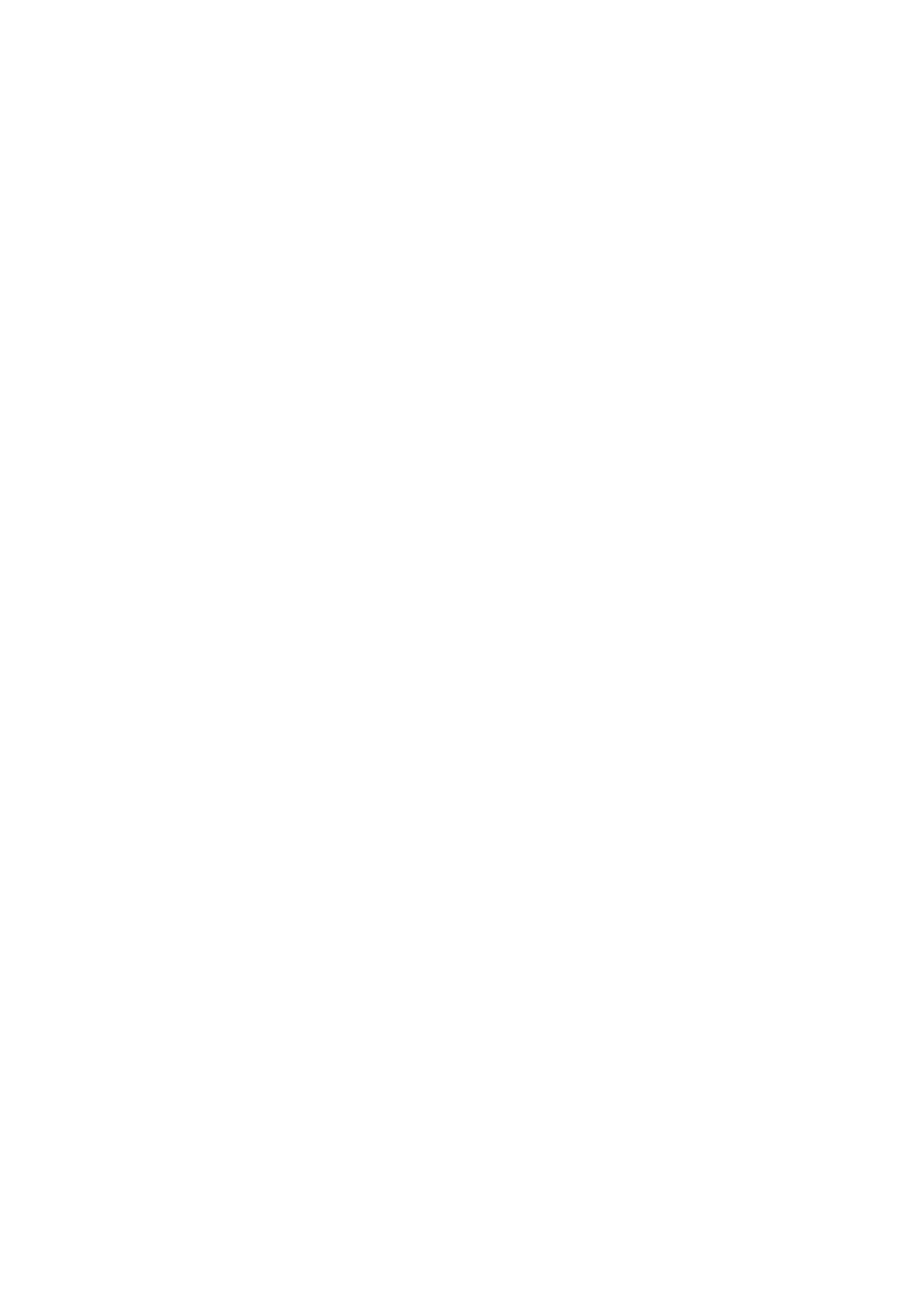# **DISTRICT RULES**

NB – Words outlined in bold type in the District Rules have a specific definition contained in Chapter 2 (Definitions).

# **RULE A – GENERAL**

# <span id="page-4-0"></span>**RULE A1 – CONSENT PROCEDURES**

## <span id="page-4-1"></span>**A1.1 Introduction**

The Plan's rules aim to avoid, remedy or mitigate the adverse environmental effects of any use of land and any associated natural and physical resources for which the Council has responsibility under the Act. This includes the effects of development or protection of land, subdivision, and any activities on the surface of rivers and lakes.

The term 'rule' applies to any control used within the District Plan. The main system used is to classify activities into categories with different levels of control, depending on their actual or potential effects. The Plan Rules also contain standards which land uses and subdivisions must meet. The controls and standards are different for each zone.

People applying for a land use or subdivision consent may also need resource consents from the Regional Council. For example a project could require a subdivision consent for a proposed new lot, a land use consent for a factory on the new lot, a water permit to put down a bore, and a discharge permit to dispose of effluent.

## <span id="page-4-2"></span>**A1.2 Information Requirements For Resource Consent Applications and Designations**

## <span id="page-4-3"></span>**A1.2.1 Certificates of Compliance**

An application for a Certificate of Compliance must include sufficient detail to assess whether the proposal complies fully with this Plan.

Plans of existing or new buildings at an appropriate scale may be required, showing internal floor layout, elevations of the building, property boundaries and other buildings.

## <span id="page-4-4"></span>**A1.2.2 Land Use Consent Applications**

- A) Information to be Provided
	- i) All applications shall be in the proper form, and should explain:
		- a) Who is making the application, and the location of the site concerned.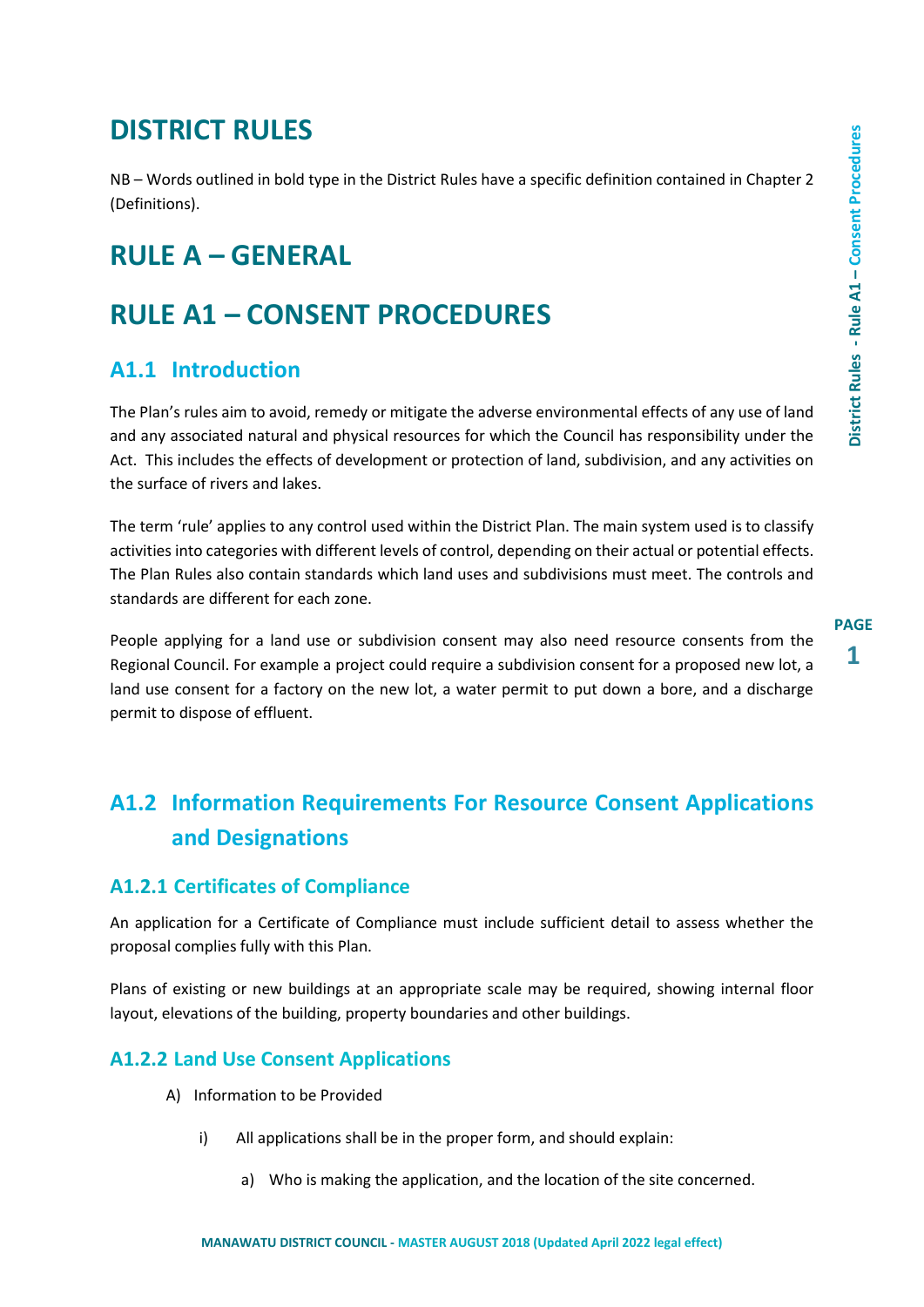- b) The nature, staging, and physical extent of the proposed activity.
- c) Relevant operational matters, staff numbers, traffic, access and parking information.
- d) Landscaping and screening proposals.
- e) The actual or potential effects that the activity may have on the **environment**.
- f) The ways in which any adverse environmental effects may be mitigated.
- g) Any other resource consents that the activity may require, and whether or not such consents have been applied for.
- h) Any resource consent application pertaining to noise attenuation shall be accompanied by the following additional information:
	- Identification of the method of construction to be used for the purpose of noise attenuation; and,
	- Relevant documentation which confirms that the method identified will achieve the insulation ratings specified.
- NB Insufficient information may delay the processing of an application.
	- ii) Changes to the design and other details of a notified application may be made before the end of a hearing, but only if the amendments are within the scope of the original application. If the changes go beyond that scope, such as by increasing the scale or intensity of the proposed activity, or by changing the character or effects of the proposal, a fresh application will be required.
	- iii) Applications for land use consent should usually include a set of drawings to explain the proposal. These drawings must be accurate, legible and capable of being readily copied, and should show, as applicable:
		- a) Site location, with road name, property boundaries, and north point.
		- b) Site plan at an appropriate scale, showing:
			- The location of all existing and proposed buildings and structures (including any verandahs, decks, eaves and balconies).
			- The position of any easements, and existing and proposed services.
			- The position of parking and loading spaces, and proposed access and manoeuvring areas, including the location of any vehicle crossings.
			- Levels on boundaries and around any buildings, plus ground contours if the site is steeper than 1 in 10.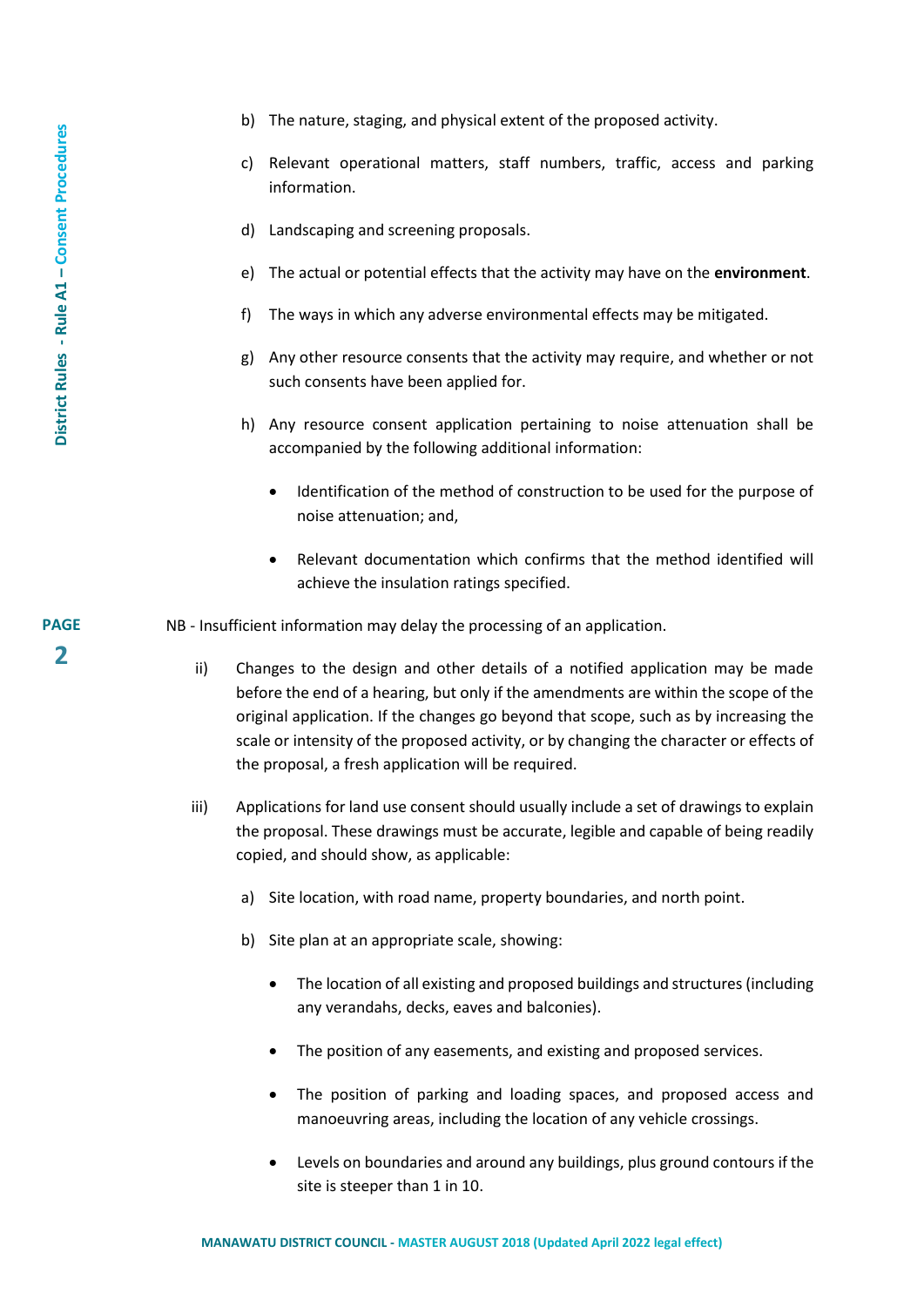- Proposed retaining walls, excavations and fill.
- Existing trees and areas of vegetation, and proposed landscaping.
- Watercourses within the site and proposals to manage stormwater and effluent.
- c) A floor plan of each building at an appropriate scale, showing the internal layout of the building and the use of rooms or parts of a floor.
- d) Elevations of each building at an appropriate scale, showing:
	- The external appearance of the building (including windows and doors).
	- The number of floors.
	- Building **heights** and distance to any property boundary.
	- How this Plan's **height** controls apply to the building.
	- Original and new ground levels underneath proposed buildings.
- B) Assessment of Environmental Effects
	- i) Any assessment of environmental effects supplied with an application must provide enough information for anyone to understand the actual or potential effects (both positive and negative) of that activity on the **environment**, and the ways in which any adverse effects will be mitigated. The level of detail shall correspond with the scale and significance of those effects.
	- ii) If the application is for a controlled activity or restricted discretionary activity, the assessment need only cover the matters over which **Council** has retained discretion.
	- iii) An assessment of environmental effects should include the following, as appropriate:
		- a) A description of the site and its neighbourhood
		- b) A description of the proposed activity, and, if the activity may have significant adverse environmental effects, the reasons for selecting the proposed site, scale and type of activity.
		- c) A review of the resource management policies which apply to the proposal.
		- d) An assessment of the actual or potential effects on the **environment** of the activity, including adverse effects, benefits and cumulative effects, particularly:
			- Any physical effect on the locality, including landscape and visual effects, noise, and any effects on natural hazards.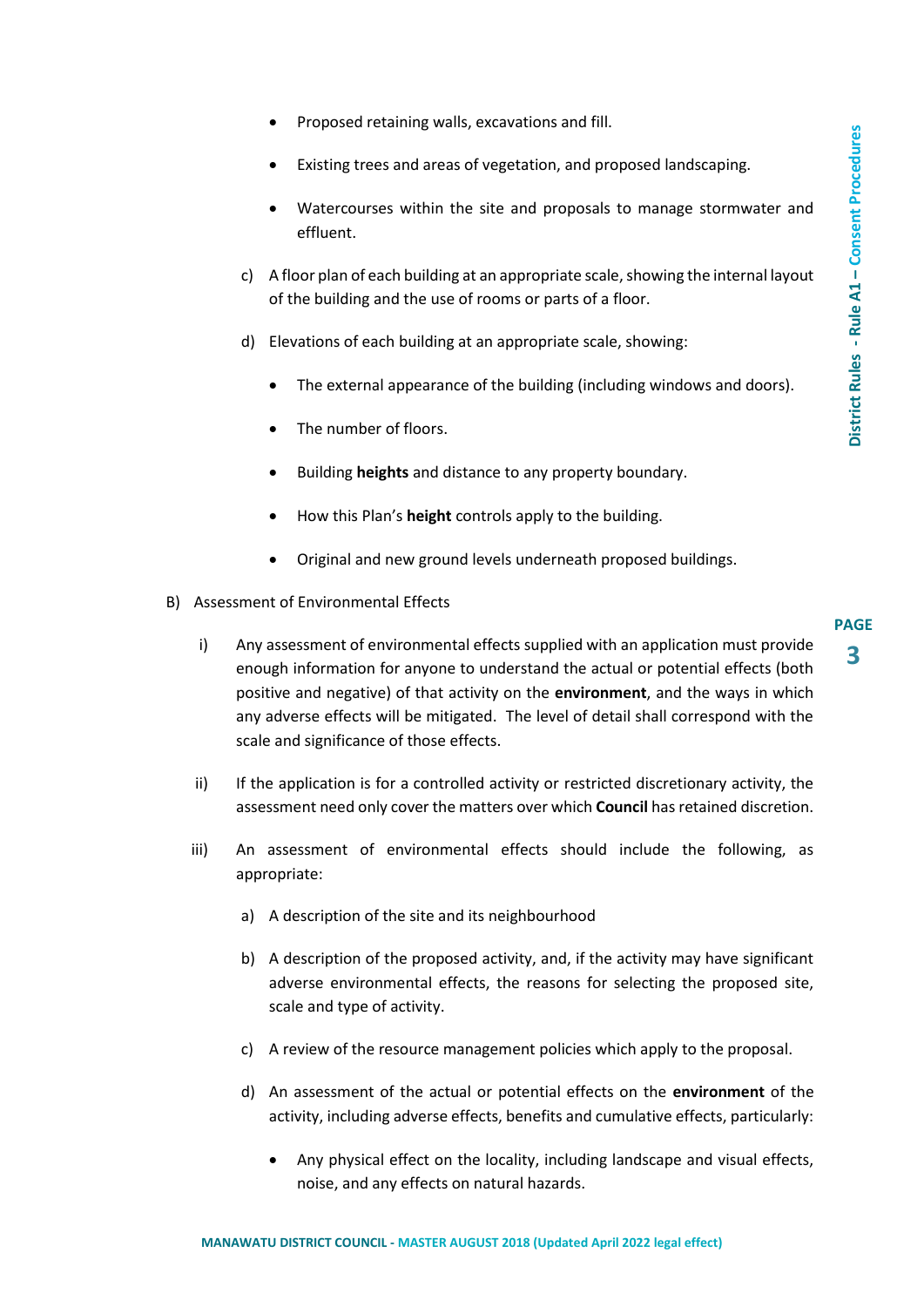- Any effect on ecosystems, including effects on animals or plants and disturbance of habitats.
- Any effect on **heritage places**, **natural areas** or other places of special value to present and future generations.
- Any effect on nearby people and the wider community, including any socioeconomic and cultural effects and impacts upon **amenity values**.
- Any effect on the efficiency of transportation, communications, and public services.
- The effect of any discharge into the environment, (subject to any Regional Plan).
- An assessment of any risks to the environment (particularly the health and safety of people) arising from any use of hazardous substances.
- e) A description of the mitigation measures (including monitoring, safeguards and contingency plans where relevant) to help prevent or reduce any adverse environmental effects, including an explanation of why these mitigation measures were preferred to others.
- f) A list of persons interested or affected by the proposal, the consultation undertaken, and the results of this consultation.
- g) A description of how the activity's effects are to be monitored and by whom.

## <span id="page-7-0"></span>**A1.2.3 Subdivision Consent Applications**

- A) All applications shall be in the proper form and should include:
	- i) The information required under Section 219 of the Act, namely:
		- a) The position of all new boundaries.
		- b) The size of all new allotments, except in the case of cross lease, company lease, or unit plan subdivisions.
		- c) The location and size of existing and proposed reserves, including any **esplanade reserves**.
		- d) The location of existing and proposed **esplanade strips**.
		- e) The location and size of any land below mean high water springs of the sea, or of any part of the bed of a river or lake, which is required under section 237A of the Act to be shown on a survey plan as land to be vested in the Crown.
		- f) The location and areas of land to be set aside as new road.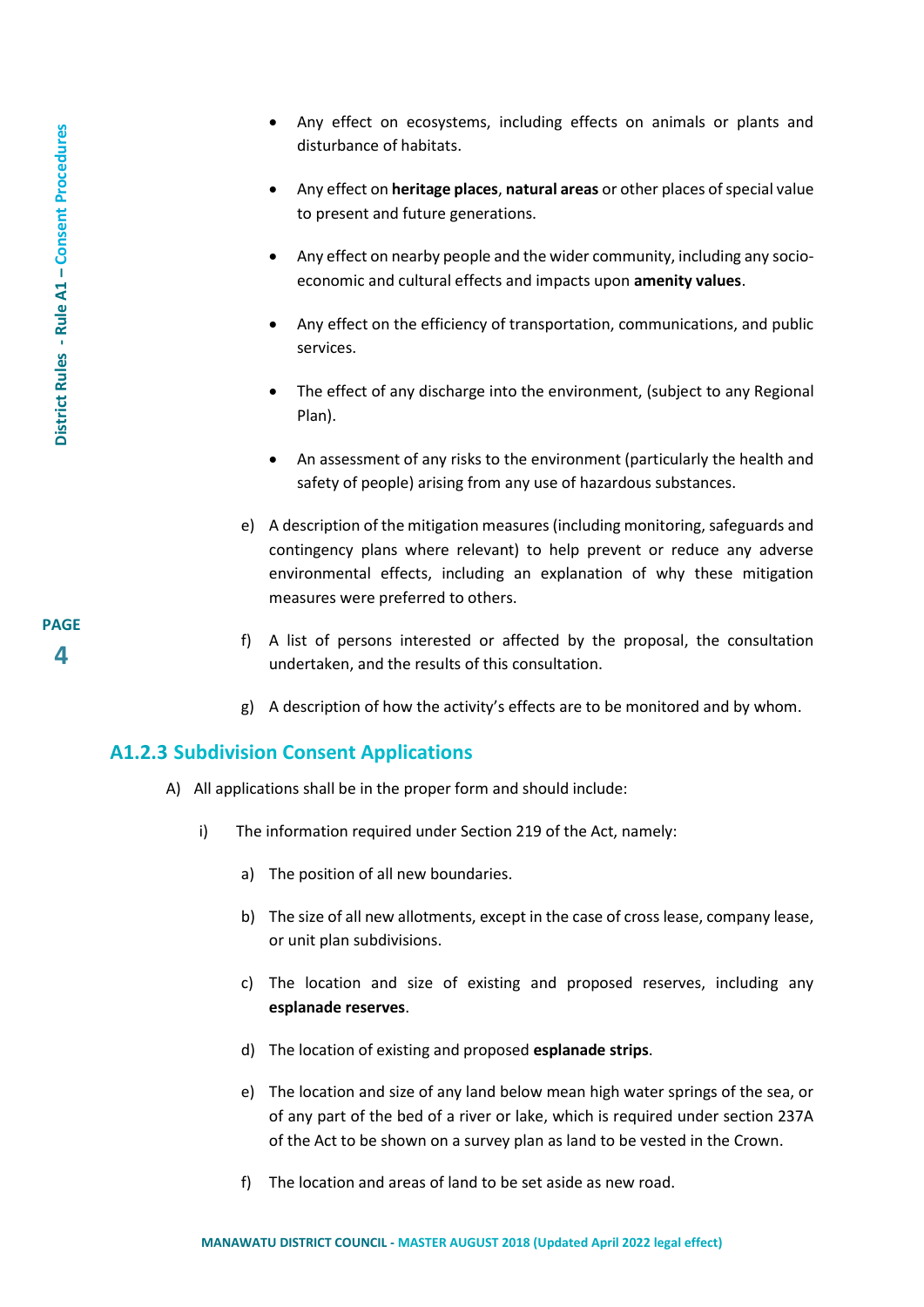- g) The extent to which connections to electricity, gas and telecommunication networks are available to service the needs of the development and/or subdivision.
- ii) Plans drawn to scale, legible and capable of being readily copied. The plans must show, as appropriate:
	- a) The address and legal description of the property.
	- b) The position of any new covenant boundaries for cross-lease and unit title subdivisions.
	- c) The location of any proposed easement.
	- d) Abutting and underlying title boundaries, and existing building line restrictions and easements.
	- e) The balance area of the property to be subdivided showing proposals for future development (if known).
	- f) Contours or spot heights sufficient for the design of access and services, and to show the general topography of the area, particularly around proposed house sites.
	- g) Any features to be protected, including vegetation or trees.
	- h) The main topographic features, including water courses, trees and areas of filled ground.
	- i) Existing and proposed provision for stormwater and farm drainage, and sewage disposal. For unsewered areas, evidence may be required that sewage can be adequately disposed of in an environmentally acceptable manner, without risk to health.
	- j) Existing structures (including buildings), and whether such structures will be retained, shifted or removed.
	- k) Existing and proposed roads, vehicle crossings, pedestrian accessways, and service lanes with relevant widths, areas and gradients.
	- l) In urban situations, the proposed location, size and grades of all **utilities**.
	- m) Proposed areas of excavation and fill, with finished contours where significant alterations to the ground surface are proposed.
	- n) Any public works designations.
	- o) Any **heritage places** identified by the Plan.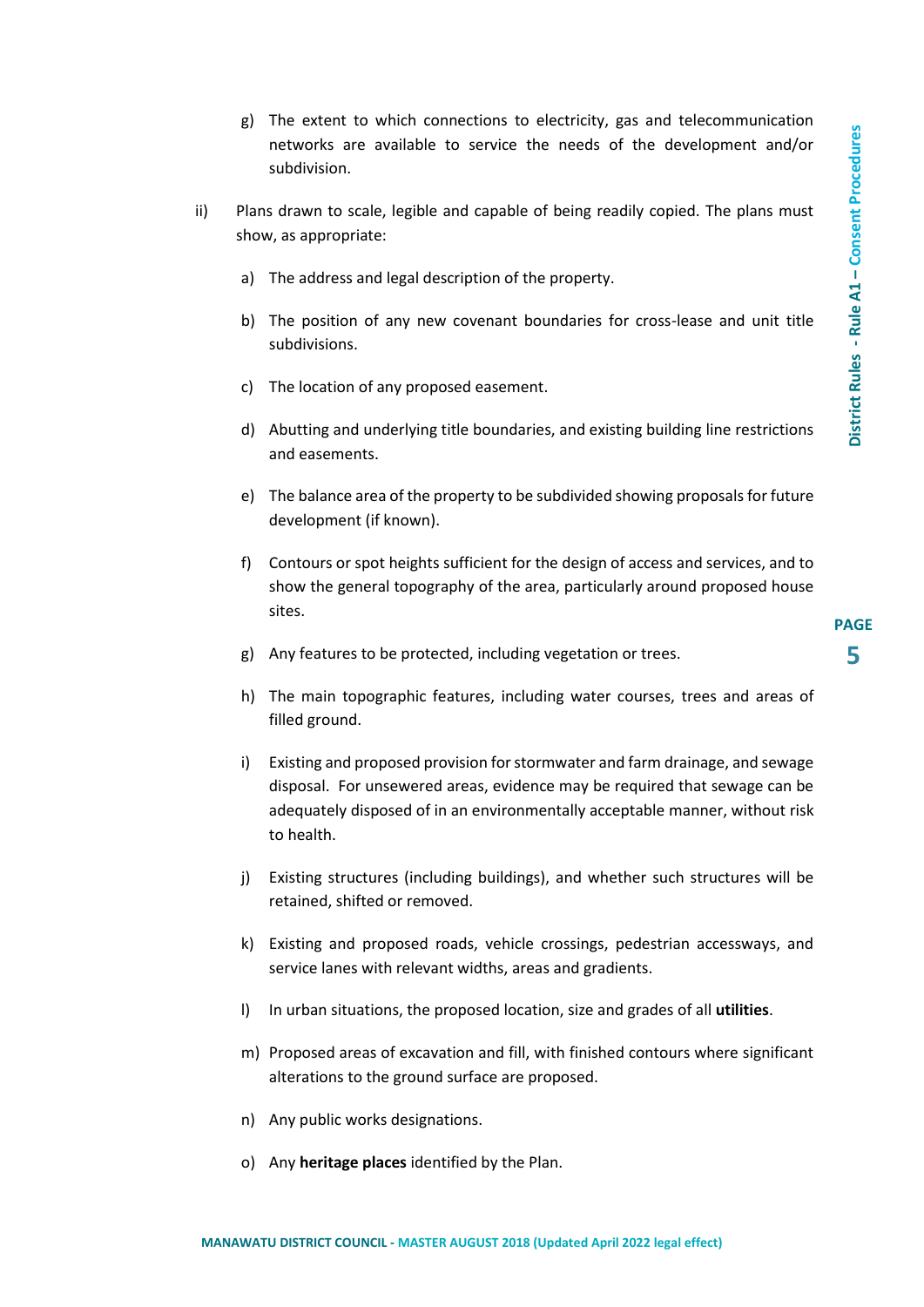- p) An overall development plan of the proposed new and any existing development must accompany **infill** subdivision proposals for the site.
- iii) Information on:
	- a) The availability of **utilities** for each new lot.
	- b) The stability of the new lots, including the depth and compaction of any fill and the future likelihood of earth movement or erosion.
- iv) For subdivision proposals within a Growth Precinct:
	- a) Applications must have supporting information and assessment to demonstrate how the proposed subdivision design and layout accords with the relevant Structure Plan (Appendix 9A-C).
	- b) An evaluation against the Subdivision Design Guide (Appendix 10) demonstrating that the guiding principles have been providing for in the proposed subdivision.

Note: The National Environmental Standard for Assessing and Managing Contaminants in Soil to Protect Human Health may also apply and a consent may be required under those provisions.

#### <span id="page-9-0"></span>**6 A1.2.4 Public Works Designations and Outline Plans [DELETED PC60]**

- A) [DELETED PC60]
- B) [DELETED PC60]

## <span id="page-9-1"></span>**A1.2.5 Further Information**

- A) **Council** may, under section 92 of the Act, require applicants to supply further information which is needed to better understand:
	- i) The nature of the proposed activity,
	- ii) The effects the proposed activity may have on the **environment**, and
	- iii) The ways in which any adverse environmental effects are to be mitigated.
- B) If any significant adverse effect may result from a proposal, the **Council** may commission a report, with the report brief prepared in consultation with the applicant, for purposes which include:
	- i) Checking the accuracy, relevance and completeness of the information provided.
	- ii) Reviewing any technical or operational details of the proposal.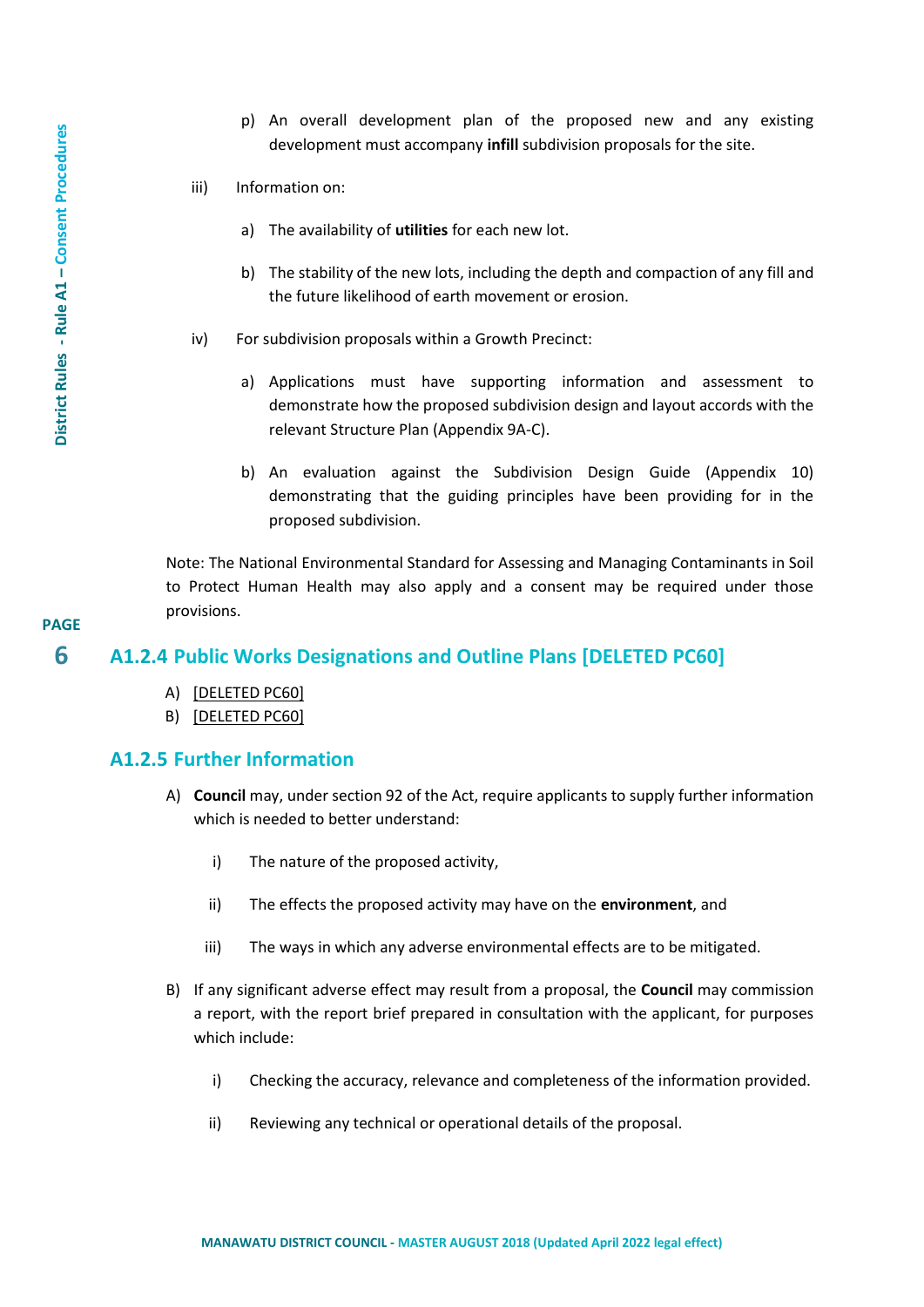- iii) Identifying and assessing any natural hazard or the use or storage of any hazardous substance, including measures to mitigate any potential adverse effects.
- iv) Providing information on matters such as heritage values, **amenity** or cultural considerations.

## <span id="page-10-0"></span>**A1.2.6 Notification and Service of Applications**

The following is a *guideline only*, to assist applicants and interested parties. It is not intended to limit the Council's discretion or responsibilities under Sections 93 to 94D of the Act.

> A) Any application for a resource consent for a controlled activity or a restricted discretionary activity does not need to be publicly notified.

> NB- Under Section 93(1) of the Act, applications for discretionary and non-complying activities need not be notified if Council is satisfied that the adverse effects of the activity on the environment will be minor.

- B) Notice of any application for resource consent does not need to be served on affected persons in the following circumstances:
	- i) The application is for a controlled activity land use or subdivision consent,

or

- ii) The application is for a restricted discretionary activity subdivision consent, except for any subdivision where Rule C1.2.1 a. vi) applies or subdivisions which do not comply with Rule C2.4.1 h. due to a failure to meet Rule B3.3.1 d. in respect of separation from a dwelling or potential dwelling on another site or
- iii) The application is for a restricted discretionary activity land use consent which concerns non-compliance with any of the following rules:
	- a) Outdoor **living courts** and **service courts**.
	- b) **Site Coverage**.
	- c) Landscaping.
	- d) Density of dwellings.
	- e) Roading Impacts (Rural zone).
	- f) Provision of verandahs in the Business zone.
	- g) Street Frontage in the Business zone.
	- h) Floor Area of **Buildings** (Flood Channel zone).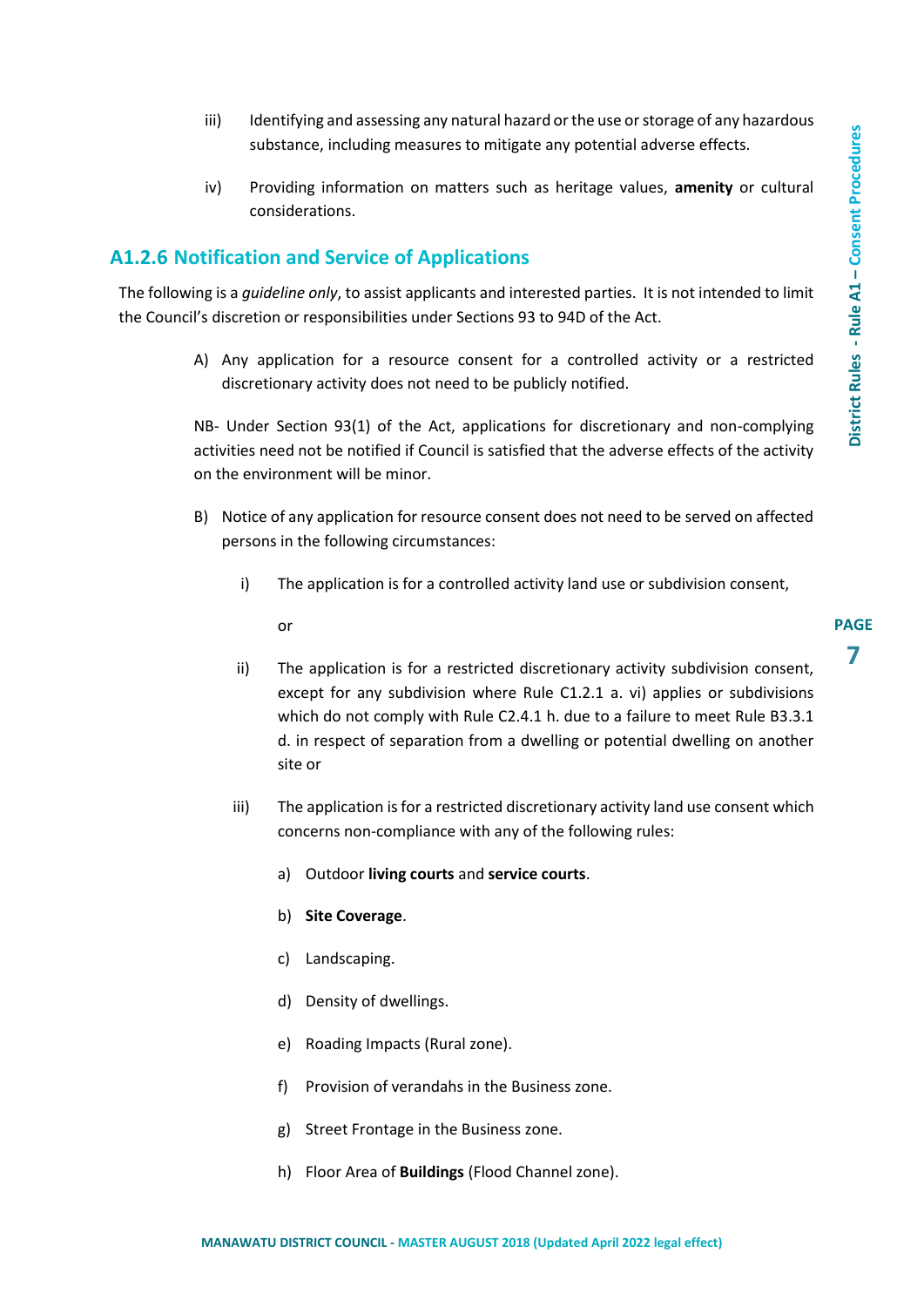- iv) The application is for a restricted discretionary activity land use consent for construction or reconstruction in central Feilding (Rule B4.4.1) and the proposal meets the design guidelines in Appendix 1H.
- v) The application is for a restricted discretionary activity land use consent for clearance, modification, harvesting or removal of indigenous vegetation (Rules B3.4 and B7.4).

NB- Under Section 94(2) of the Act, notice of any other application for resource consent does not need to be served on affected persons if all persons who, in Council's opinion, may be adversely affected by the activity have given their written approval to the activity.

C) Despite the above, the **Council** may, under Section 94C of the Act, publicly notify any application if an applicant requests or in special circumstances.

## <span id="page-11-0"></span>**A1.3 Assessment of Applications**

## <span id="page-11-1"></span>**A1.3.1 Reservation of Control - Controlled Activity Land Use Applications**

- A) Relocated buildings Refer to matters of control provided for in Rule 3G.4.1
- B) **Accessory Buildings** on **Front Yard**s (Rules B1.2.1 and B2.2.1)
	- i) The design and appearance of the buildings. They should blend harmoniously with the main building in order to maintain the residential character of the neighbourhood.
	- ii) The construction, materials and painting of exterior surfaces, together with screen planting.
- C) Dwellings on **Sites** under 350m<sup>2</sup>, and More than Two Units on a Site (Rules B1.2.1 and B2.2.1)
	- i) Separation and design of houses for visual and aural privacy, including screening, the bulk of proposed buildings in relation to neighbouring properties, and the location of open space and glazing.
	- ii) Arrangement of **yard** space, including the use of zero lot lines, common open space and room for trees and landscaping.
	- iii) The orientation, roof pitch and style, and footprint of the dwelling units, in terms of promoting a difference from other dwellings existing or proposed nearby.

The illustrations in Diagram A below show the type of development which would not be appropriate:

**8**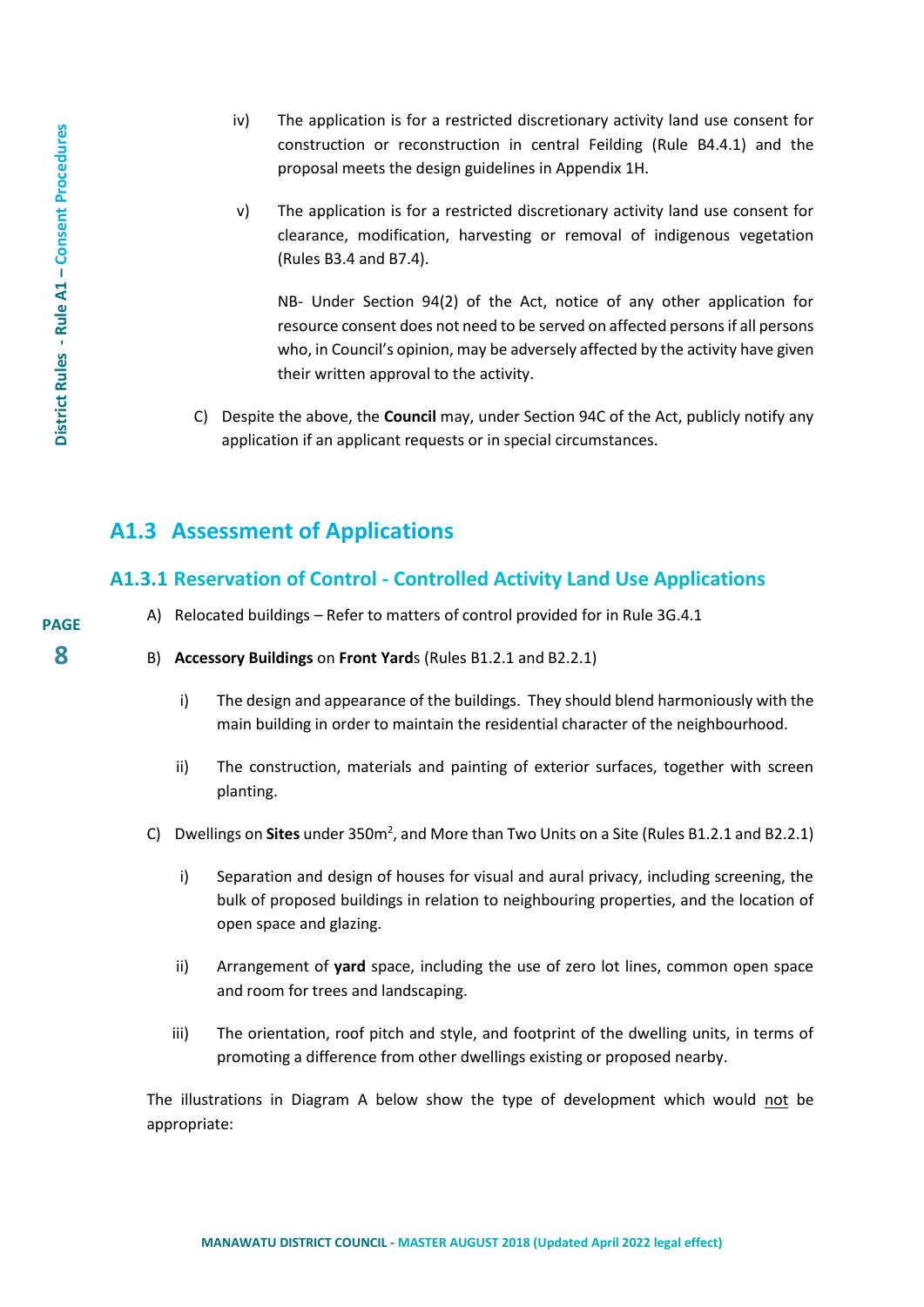

- D) Buildings on Land Subject to Inundation and Buildings in the Flood Channel Zones. (Rules B1.2.1 and B7.2.1).
	- **PAGE** i) The design, construction, and location of buildings having regard to their potential effect on flood water flows.
	- ii) The minimum floor level of buildings. **Non-accessory buildings** should be designed so as not to be entered by a 100-year flood (i.e. a flood event with a 1% annual probability of occurring).
	- iii) The location and design of vehicular access to the building.

(Building consent may be granted subject to Section 36 of the Building Act 1991).

- E) Residential and Caretakers Accommodation (Rules B4.2.1 and B5.2.1)
	- i) Noise mitigation measures. The siting and construction of the accommodation shall ensure that noise received at any boundary shall be reduced by 20 dB when received in any living room and by 30 dB when received in any room used for sleeping. In the absence of forced ventilation or air-conditioning these reductions shall be achieved with any exterior windows open. This requirement does not apply to noise received at boundaries with **sites** zoned Residential or Village.
	- ii) Prior to considering the application, **Council** may require an acoustic design report to be prepared by a suitably qualified and experienced person, demonstrating compliance with i) above.
- F) Multiple Dwellings on Parcels of **Maori Land** (Rule B3.2.1)

**9**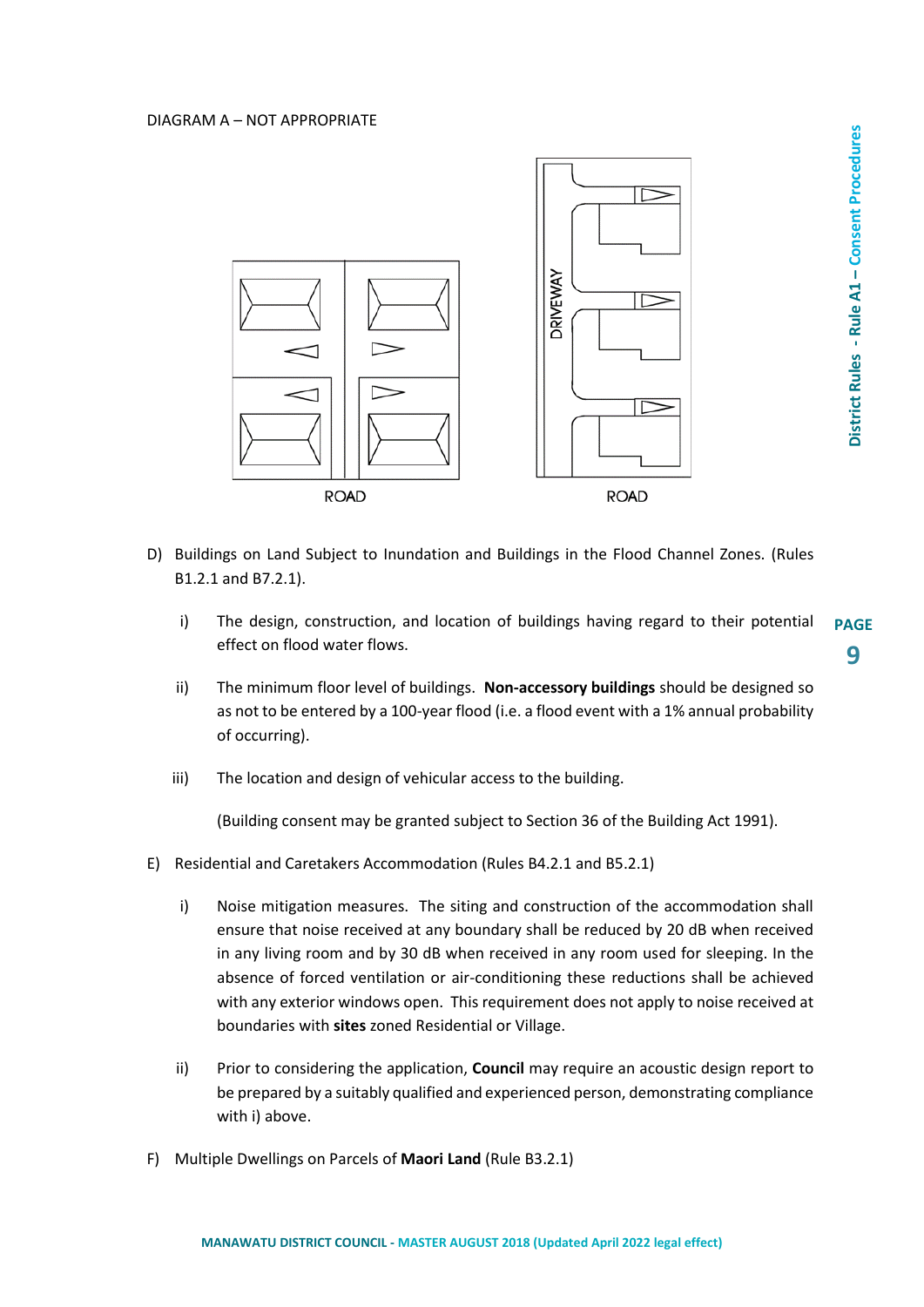- i) Adequate disposal of domestic effluent, including the standard and method of disposal.
- ii) The extent to which the proposal complies with the Plan's requirements for other dwellings in the Rural zone.
- G) Refuse Transfer Stations and Recycling Depots (Rule A2.5.2)
	- i) Fencing and screening of the site.
	- ii) Hours of operation of facility.
	- iii) Regular removal of refuse from the site.
	- iv) Precautions to be taken against odour nuisance.
- H) **Pig Farming** (Rule B3.2.1 a.)
	- i) Landscaping and screening around piggery buildings
	- ii) Mitigation of effects upon nearby properties, including potential odour nuisance.
- I) **Motor Caravan Sites** (Rule B2.2.1 a.)
	- i) Location and screening of motor caravan parking.

#### <span id="page-13-0"></span>**10 A1.3.2 Reservation of Control – Controlled Activity Subdivision Applications**

- A) The matters in respect of which **Council** has reserved its control are:
	- i) Provision of water supply and disposal of water, wastewater and stormwater, where the design and capacity of any reticulated system reflects the new and anticipated future demand and requirements.
	- ii) The number, location and formation of vehicle crossings.
	- iii) Provision of a connected street network, with appropriate use of street hierarchy and design type, including the width, length, drainage and formation of access.
	- iv) The matters specified in Section 220 of the Act.
	- v) The size, shape and arrangement of allotments, in relation to road frontages, and location of proposed boundaries.
	- vi) The creation of appropriate easements.
	- vii) Payment of financial contributions including reserves contribution.
	- viii) Providing, forming, naming and signposting new roads.
	- ix) Preservation of existing vegetation.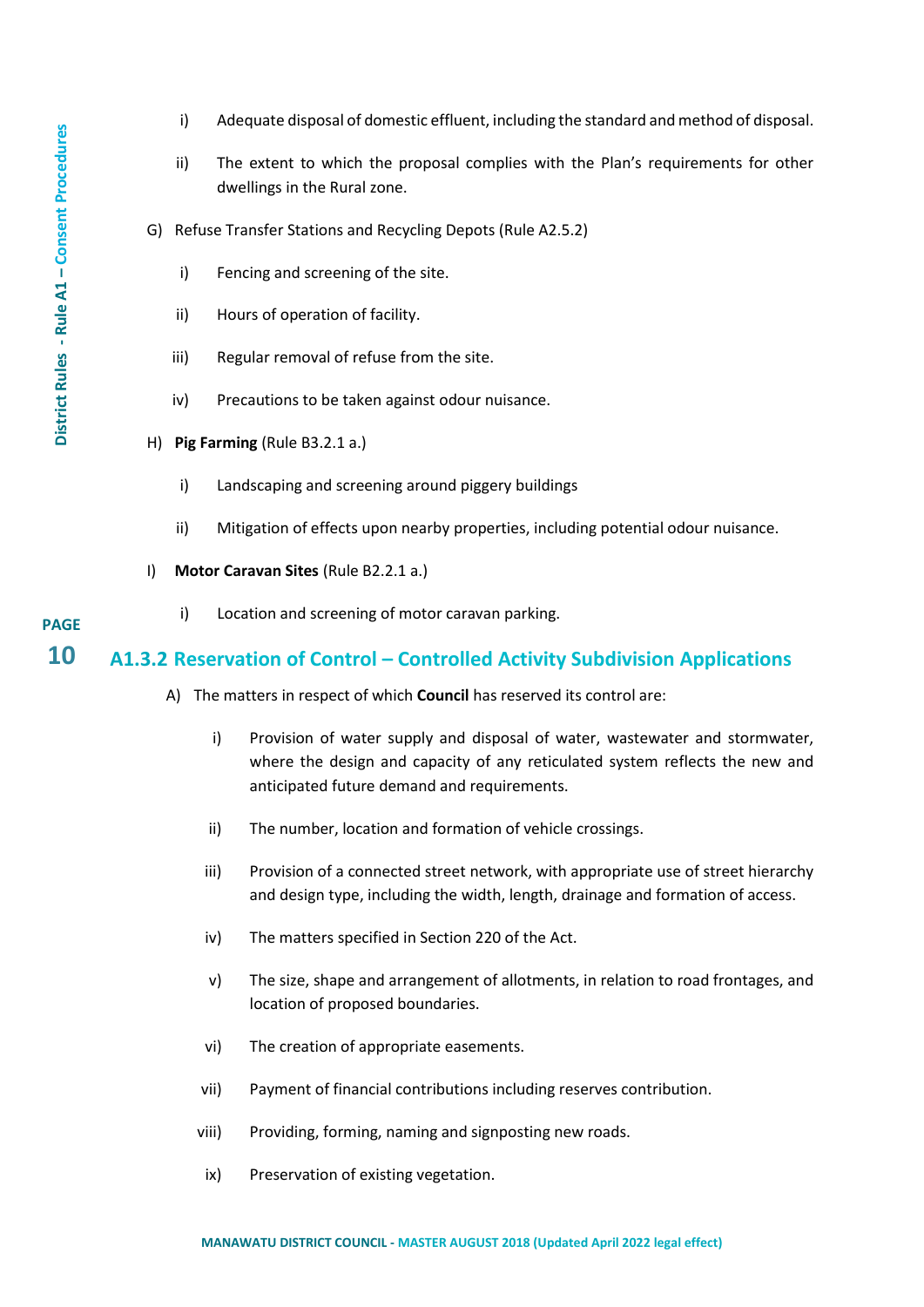**11**

- x) Provision of open space including the retirement of steep land, gully systems, connections/links with other areas, **esplanade reserves** and strips, and local reserves.
- xi) Suitability of proposed allotments for subsequent buildings and future use, including the separation of proposed building sites from high voltage electricity transmission lines.
- xii) Impact of subdivision upon future management of **natural areas** and **heritage places**.
- xiii) Requiring a consent notice to be placed on the titles of newly-subdivided allotments which have no further subdivision potential under this Plan, to alert potential purchasers to that fact.
- xiv) Accordance with any relevant Structure Plan and adherence to the principles set out in the Subdivision Design Guide.
- xv) Provision of a network of cycleways and walkways to the extent that these service the subdivision and connect with the surrounding environment.
- xvi) Provision of buffers or other measure to delineate the boundary between urban and rural environments and provide separation between potentially incompatible activities.
- xvii) The extent to which connections to electricity, gas and telecommunication networks are available to service the needs of the development and/or subdivision.
- xviii) Avoidance or mitigation of flood hazards, including the assessment of the level of flood hazard risk from the waterbody and what mitigation measures are required, such as setback distances, minimum floor levels or specified building platforms.

## <span id="page-14-0"></span>**A1.3.3 Reservation of Control - Restricted Discretionary Activities**

- A) In assessing applications for restricted discretionary activities **Council** has reserved its control over matters related to the effect of allowing non-compliance with the particular performance standard (or standards) which the proposal has failed to meet. Conditions may be imposed to avoid, remedy or mitigate the effects of non-compliance.
- B) In assessing applications which have become restricted discretionary activities due to noncompliance with the Plan's performance standards, but which otherwise would have been controlled activities, **Council** has also reserved its control over the matters in Rules A1.3.1 or A1 1.3.2 which relate to that type of controlled activity.
- C) In relation to new **buildings** within the Inner Control Area or the Outer Control Area,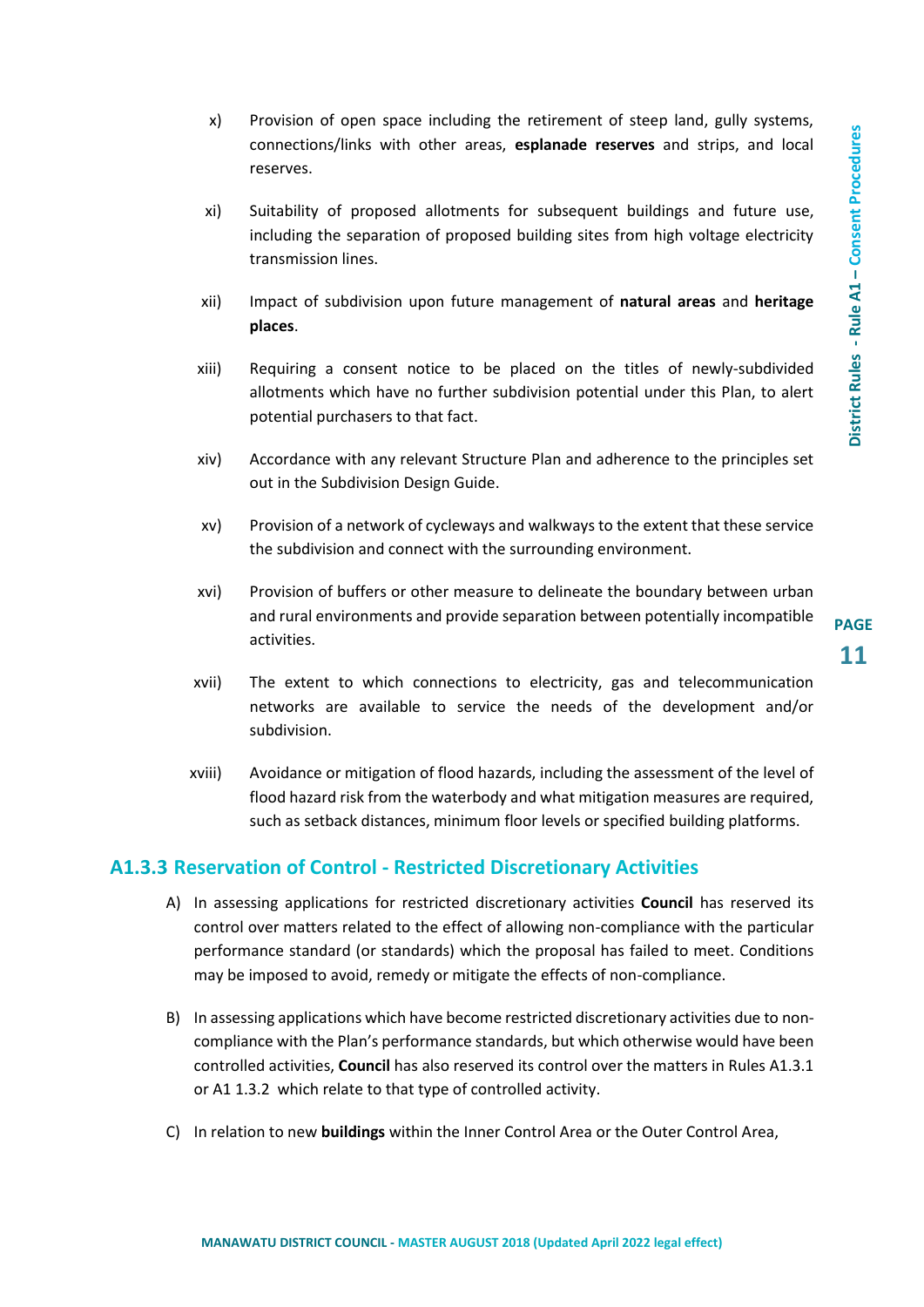- i) The degree to which the adverse effects of aircraft noise will be mitigated through building construction methods which meet the noise insulation rating for **Schedule P**, **Schedule Q**or **Schedule R** as applicable, including a 5dB safety margin.
- ii) The health, safety and amenities of occupiers of the building in relation to airport noise.
- iii) The potential effect of residential or communal use of the building upon the continued operation and efficiency of Milson Airport, by way of pressure for curtailment of aircraft operations.

#### D) [DELETED PC 55]

- E) In relation to subdivisions to provide separate titles for two or more rural dwellings which existed on a single title on 1 August 1998 (Rule C1.2 a. iii)), the degree to which the subdivision will produce individual house sites which:
	- i) Have an adequate separation distance from each other and from nearby rural activities, and
	- ii) Can provide for adequate disposal of domestic effluent and stormwater.
- F) Where it is proposed to subdivide land to create new allotments within the National Grid Corridor or within an area measured 20 metres either side of the centre point of a high voltage (110kV or higher) transmission line, the subdivision design should have particular regard to the following matters:
	- i) The extent to which the subdivision design mitigates the effects of the lines through the location of roads and reserves under the route of the line: and
	- ii) The ability for continued maintenance and inspections of transmission lines; and
	- iii) The minimisation of risk or injury and/or property damage from such lines; and
	- iv) The extent to which potential adverse visual effects are mitigated through the location of building platforms; and
	- v) The outcome of any consultation with the affected utility operator; and
	- vi) The extent to which any earthworks and the construction of any subsequent buildings will comply with the NZ Electrical Code of Practice for Electrical Safe Distances (NZECP34:2001); and
	- vii) The nature and location of any proposed vegetation to be planted in the vicinity of transmission lines
- G) [DELETED PC46]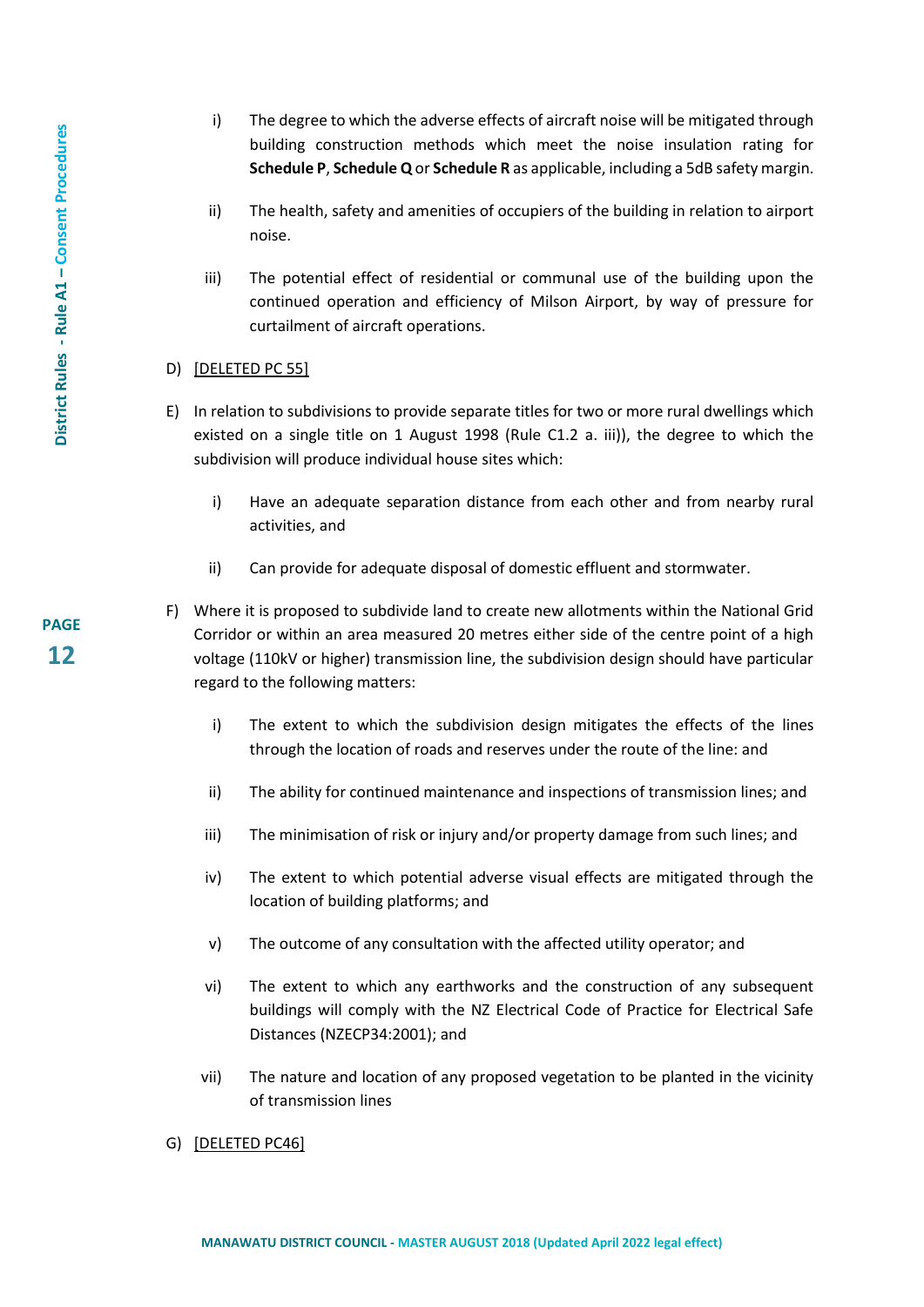- H) Dwellings and subdivision sites in the Pohangina Valley which do not comply with Rule B3.3.1 D) shall be assessed in terms of:
	- a) The adverse visual effect which any future dwellings, and associated driveways and boundary plantings, would have upon the landscape of the Pohangina Valley through factors such as :
		- The visual prominence of the site.
		- Impact on the integrity of the horizontal line of the Valley's open river terraces.
		- Compromising the open spaces and vistas which are an integral part of the Valley's character.
	- b) The ability for these effects to be mitigated or remedied.
	- c) The likely impact upon the amenities of existing and future residents of the Valley of permitting a smaller separation distance.
- I) In assessing applications for keeping goats within 5km of the Ruahine Forest Park (Rule B3.3.1 g. iii), Council has restricted the exercise of its discretion to:
	- i) The ability to confine goats upon the site
	- **13** ii) The potential effect of goats escaping upon the natural values of the Ruahine Forest Park.
	- iii) The location of the goat keeping within the property
- J) In assessing applications for clearance, modification or harvesting of indigenous vegetation (Rules B3.4 and B7.4), Council has restricted the exercise of its discretion to the potential impact of the proposed activity upon:
	- i) Areas of significant indigenous vegetation and significant habitats of indigenous fauna
	- ii) The intrinsic values of ecosystems.
- K) In assessing applications within Manfeild Park Zone, Council has restricted the exercise of its discretion to:
	- the potential impact of the proposed activity upon those matters not complied with
	- the requirement to provide view shafts
	- landscaping and
	- to retain open space.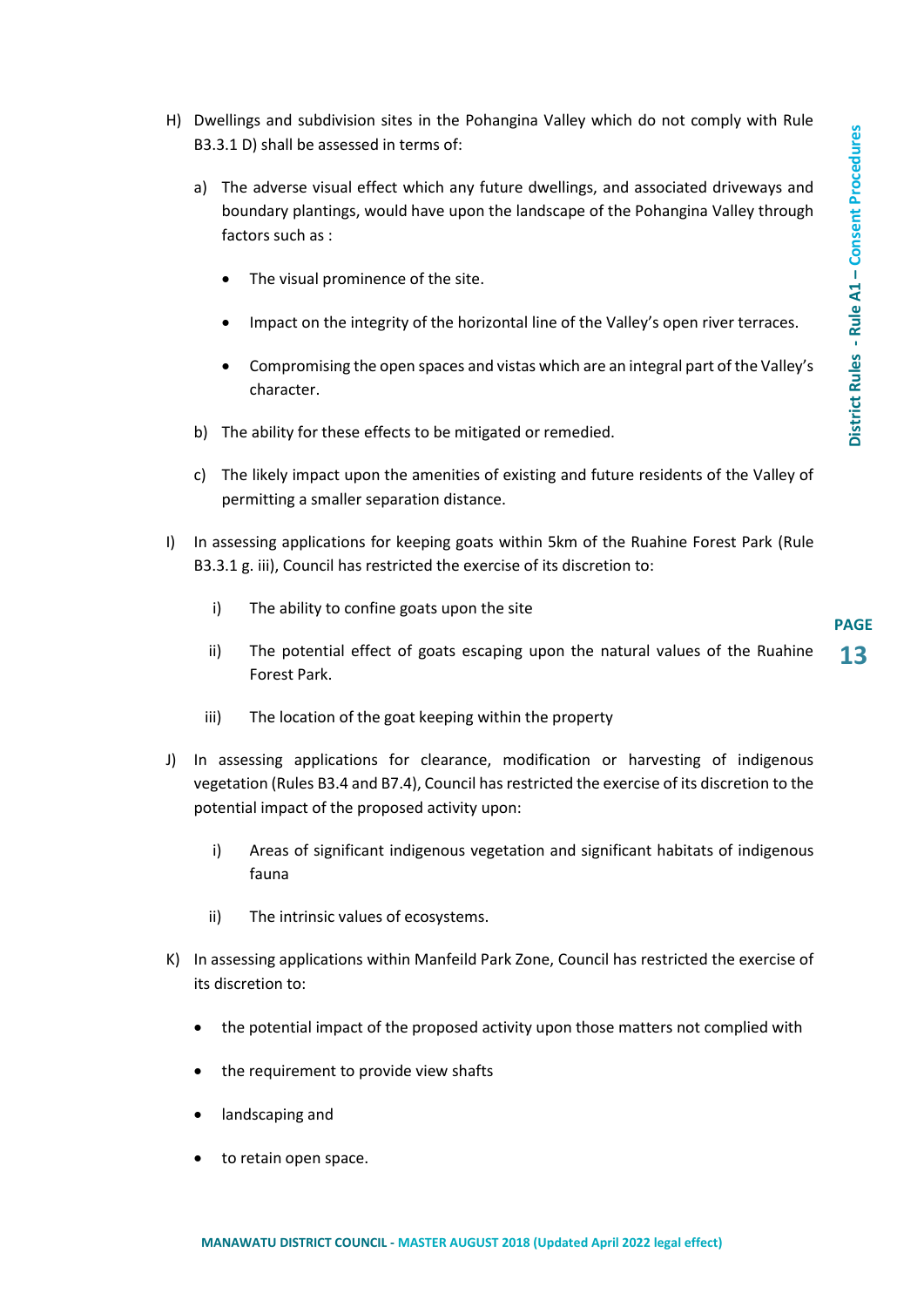- L) In assessing applications for the Special Development Zone, Council has restricted the exercise of its discretion to:
	- whether the proposed activity is ancillary to the operation of Manfeild Park
	- access arrangements
	- the requirement to provide view shafts and
	- required landscaping
- M) In assessing applications for subdivisions within any of the Growth Precincts that do not comply with the stormwater neutrality standard (Rule C2.1.1 e. or C2.3.3), Council has restricted its discretion to:
	- i) The extent of post development run-off generated by the development;
	- ii) The measures used to avoid, remedy and mitigate stormwater runoff from entering the overall Feilding stormwater network;
	- iii) The availability of stormwater detention areas or conveyance opportunities on surrounding land.
- N) In assessing applications for earthworks that do not comply with Rule B1.3.5 f. iii) a), Council has restricted its discretion to:
	- i) Any effects on the National Grid;
	- ii) Volume, area and location of the works, including temporary activities such as stockpiles.
	- iii) Time of works.
	- iv) Site remediation.
	- v) The use of mobile machinery near the National Grid.
	- vi) Compliance with the New Zealand Electrical Code of Practice for Electrical Safe Distances (NZECP34:2001).

## <span id="page-17-0"></span>**A1.3.4 Assessment of Discretionary Activity Applications**

- A) In assessing discretionary activities Council will have regard to matters including the following:
	- i) Subject to Part II of the Act, the matters specified in Section 104 of the Act.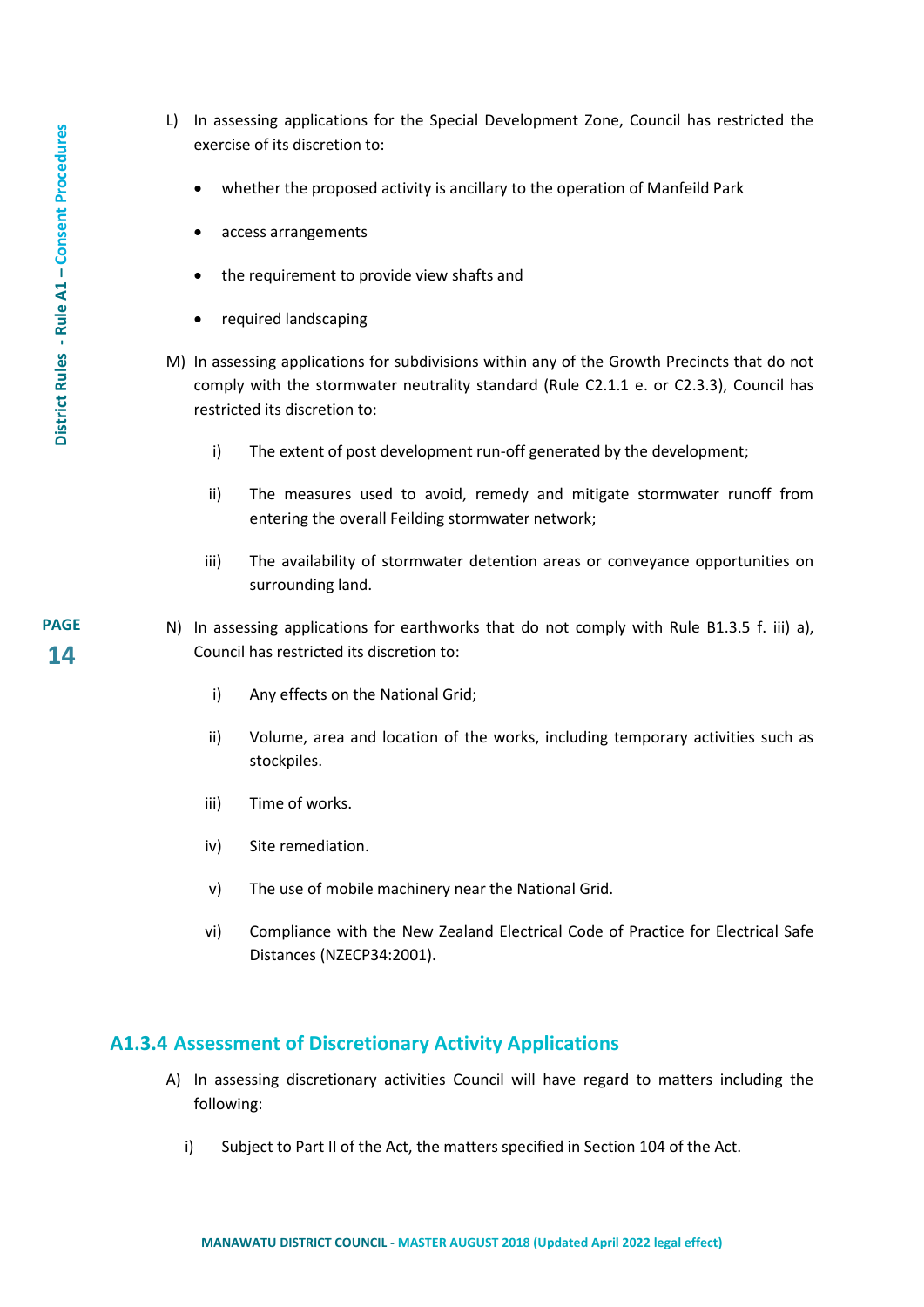- ii) Compliance or otherwise with standards applying to similar permitted or controlled activities.
- iii) The environmental results sought by this Plan for the zones concerned.
- iv) Any potential detraction from the **amenities** of the area through odour, smoke, noise, or other noxiousness whether from the operation itself or any ancillary aspect.
- v) The degree to which proposed buildings would detract from the visual amenities of the area.
- vi) DELETED NPS-UD 2020
- vii) Vehicle crossings shall be assessed in terms of the sight distance and driveway spacing guidelines contained in Appendix 3B.3, and the seal widening and formation standards contained in Appendix 3B.3.
- viii) Whether there is sufficient and adequate provision for the collection or disposal of solid waste, including tailings.
- ix) The degree to which any waste treatment ponds are adequately separated from other activities, taking into account topography, type of waste to be treated, wind direction, tree planting and existing vegetation and the location and number of existing and future dwellings likely to be affected by such ponds.
- **PAGE 15**
- x) Compliance or otherwise with any relevant NZ Standards, regulations or Industry Guidelines.
- xi) Any danger to people from hazardous goods and natural hazards, including any risk assessments, contingency plans and proposals to mitigate such hazards.
- xii) The potential possibility of any animals escaping on to adjoining properties, roads, or public places.
- xiii) Whether any exterior lighting is to be used or installed which would tend to annoy people nearby.
- xiv) The effect of the proposal on the heritage values and preservation of any place or object listed in Appendices 1A to 1F, or upon the heritage significance of any **natural area** in terms of the criteria in Appendix 1I.
- xv) Whether the proposal would have an adverse impact upon any of the outstanding landscapes identified by this Plan (Refer: Chapter 4.3.3). [DELETED PC65]
- xvi) Any detrimental effect of the proposal upon the operation or future development of any other existing permitted use in the vicinity. This includes whether the proposal requires a level of amenity which is incompatible with the operation and management of any such permitted use.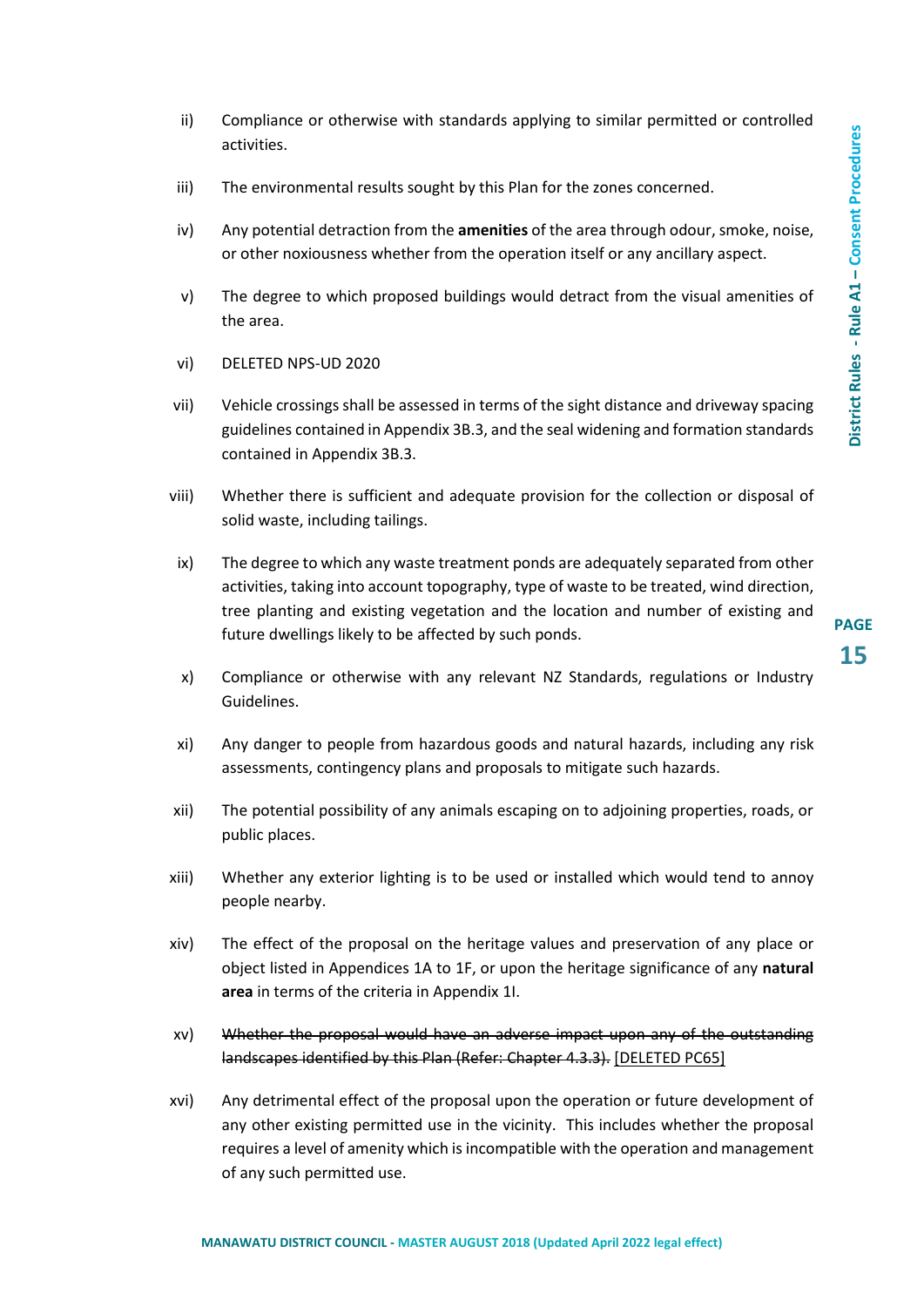- xvii) Any potential adverse effects of the proposal upon the life supporting capacity of soils, or upon options for their future use, due for example to compaction, fragmentation of ownership, soil removal, coverage or risk of contamination.
- xviii) For quarrying and gravel extraction:
	- a) The techniques to be used in the operation.
	- b) The likely duration of the quarrying or extraction.
	- c) Restoration and the ultimate use of the site.
	- d) Adequate set-back and separation distances from roadways and adjoining uses, for visual amenity reasons and for noise attenuation.
- xix) The degree of separation proposed between any **building** or pen housing animals and any building, boundary or road. **Council** may increase or relax the separation distance where on the grounds of public health, amenity, intensity of use, odour, visibility, noxiousness or other reasons it is appropriate to do so. The separation distances proposed by the Pork Industry Board's Code of Practice shall be used as a guideline for assessing the adequacy of separation around any proposed **pig farming** operation.

#### xx) In relation to **service stations**:

- a) The extent to which the proposal will be screened from adjacent residential uses by landscaping or fencing.
- b) The effect of any access points on traffic safety and efficiency.
- c) The extent to which lighting will be managed to avoid nuisance on residential properties.
- d) Whether vehicle parking and manoeuvring can be accommodated on site.
- e) The extent to which **signs** comply with general controls in the zone concerned.
- f) The adequacy of proposals to collect and deal with potentially contaminated stormwater.
- g) The extent to which the proposal is likely to have an effect on the amenities sought by the objective for the zone concerned.
- xxi) In relation to **industries** in the Business zone:
	- a) The nature and scale of the proposed use having regard to the long term use of the site for central area commercial development.
	- b) The design and layout of any new building, and its ability to be refurbished for future commercial use.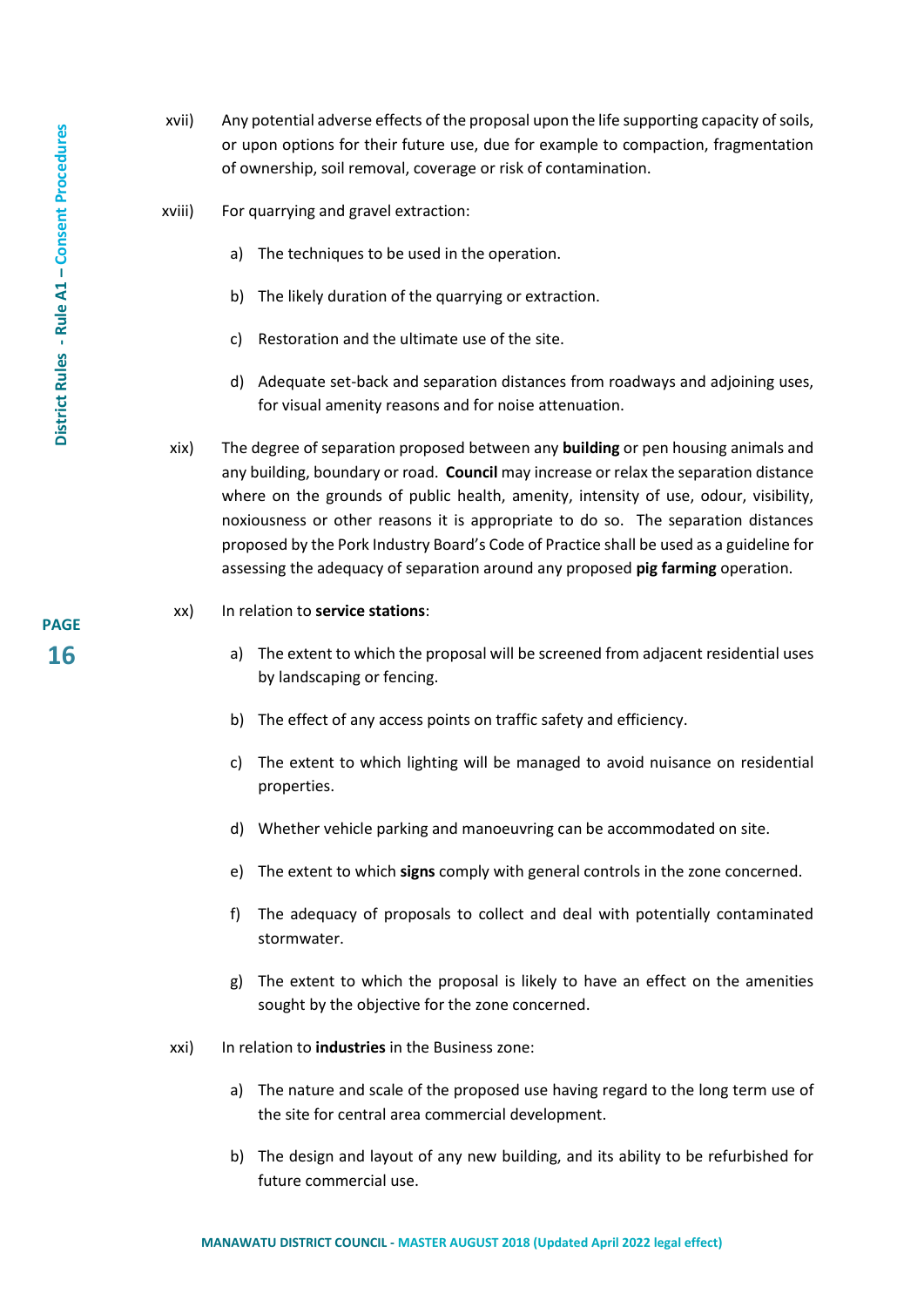- xxii) In relation to additions or alterations to **buildings** within the Air Noise Area, the degree to which the adverse effects of aircraft noise will be mitigated through building construction methods to achieve a satisfactory internal noise environment.
- xxiii) In relation to new buildings within the Inner Control Area or the Outer Control Area, the degree to which the adverse effects of aircraft noise will be mitigated through building construction methods which meet the following noise insulation ratings plus a 5dBA safety margin:

Buildings to which Appendix 3A - **Schedule P** applies - 20 decibels

Buildings to which Appendix 3A - **Schedule Q** applies - 25 decibels

Buildings to which Appendix 3A - **Schedule R** applies - 30 decibels

- xxiv) In relation to the rural subdivisions listed as a discretionary activity under Rule C1.3.1 a. ii):
	- a) The need to provide a degree of separation between future dwellings by maintaining a minimum allotment size of around 4000 $m^2$ .
	- b) The need for such allotments to still meet the standards in Rules C2.4.1 f. to k. (inclusive).

c) The effect of the proposed subdivision on potential future urban growth, including the feasibility of future roading patterns.

#### xxv) [DELETED PC 55]

- xxvi) In relation to Rural and Flood Channel zone subdivisions in the coastal area under Rule C1.3.1 a. iii):
	- a) The potential for natural hazards, including sand inundation, erosion and the possibility of future sea level rise.
	- b) Potential impacts upon the natural character and landscape values of the coastal area, including the ecological value of the Rangitikei River estuary, and upon any **heritage places**.
	- c) River control and drainage limitations, and the need to satisfactorily dispose of domestic effluent.
	- d) The need to still comply with the Plan's averaging formula for rural allotments.
- xxvii) In relation to access, where common access to eight or more dwellings is to be provided, this access must be a new legal road, to be formed to Council's standards.
- xxviii) [DELETED PC 55]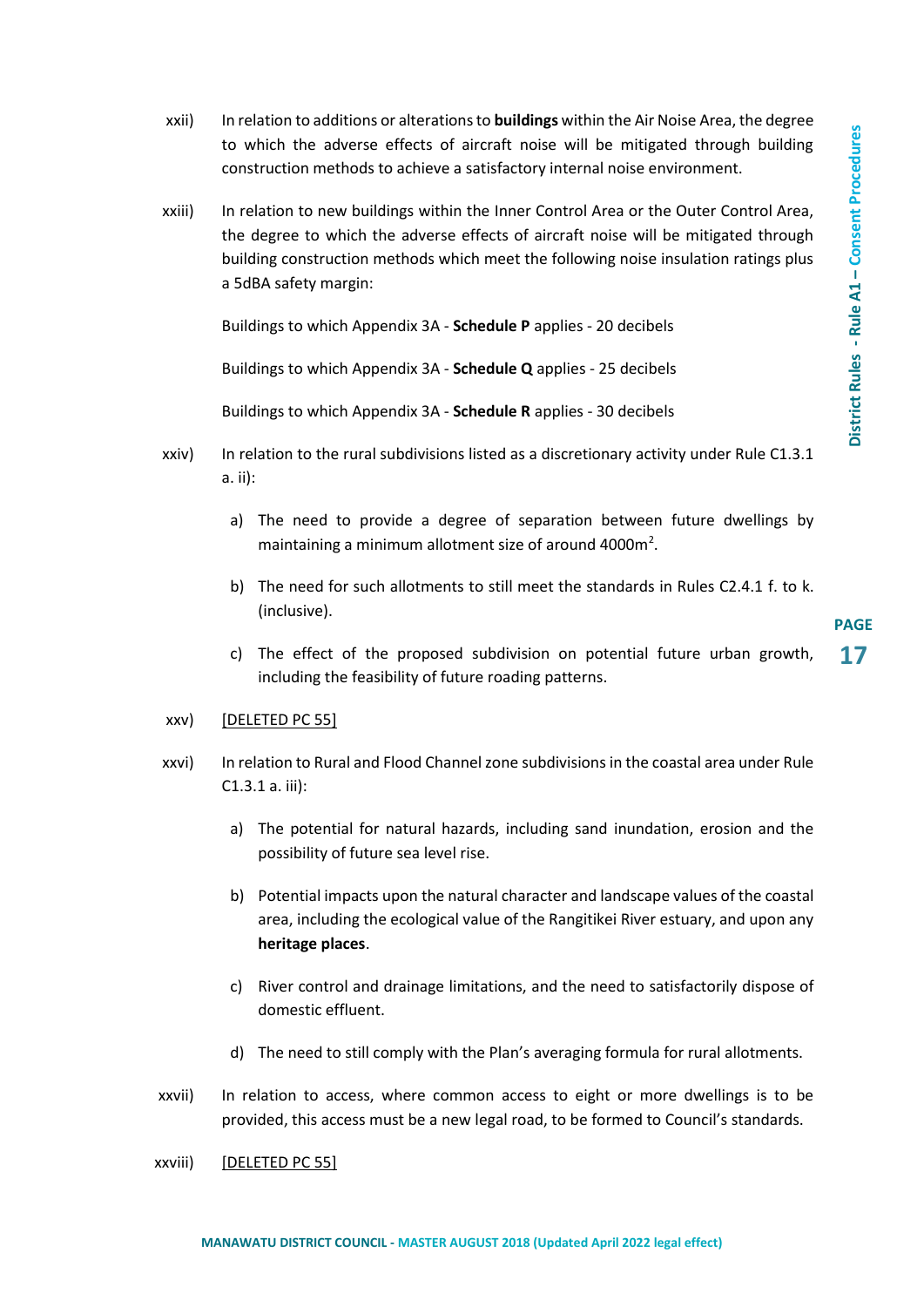- xxix) In relation to subdivisions within any of the Growth Precincts, that do not comply with the minimum lot size and/or minimum lot frontage standard in Rule C2.1.1 a., the
	- a) The extent of non-compliance.
	- b) The design and outcome of the proposed residential block layout and local street network, including:
		- The recognition of the topographic and physical features of the site and surrounds;
		- The provision of open space including retirement of steep hillsides, gully systems, esplanade reserves and local purpose reserves;
		- The use of residential density that integrates into the landscape;
		- The extent of through roads within the subdivision and linkages within the Growth Precinct; and
		- The level of accessibility for future lot owners.
	- c) The character and amenity anticipated by the subdivision design using positive features of established urban areas.
	- d) The ability of larger lots  $(2,000m^2$  and greater) to be further subdivided in the future to a size and form that creates good quality outcomes.
	- e) The provision of infrastructure and roading networks, for the current and anticipated future demand, including future intensification if larger lots are created.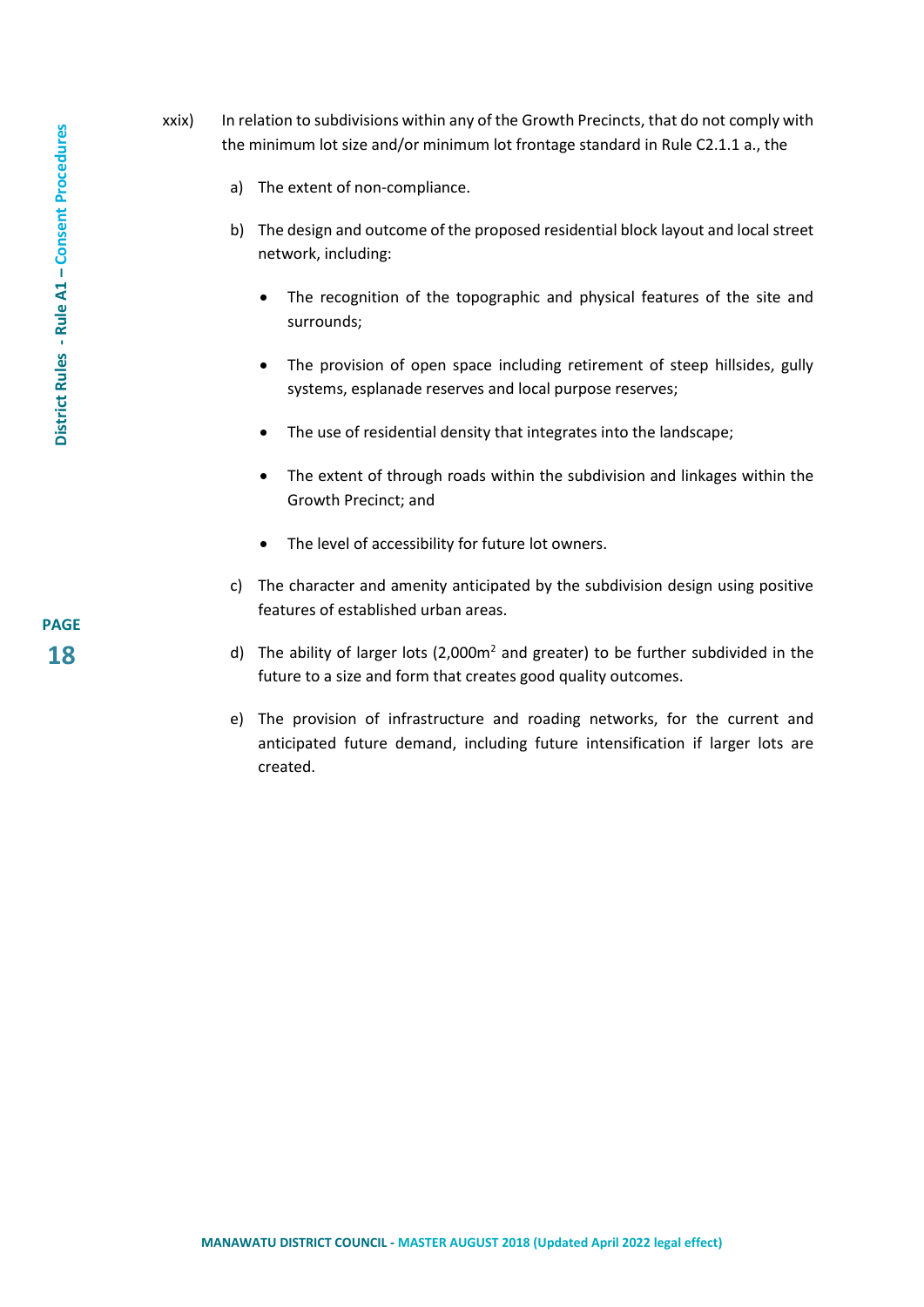# <span id="page-22-0"></span>**RULE A2 - RULES APPLYING THROUGHOUT THE DISTRICT**

NB – Words outlined in bold type in the District Rules have a specific definition contained in Rule.

## <span id="page-22-1"></span>**A2.1 Non-Complying Activities**

Any subdivision or land use activity which is not categorised by this Plan as being a permitted, controlled, discretionary, restricted discretionary, or prohibited activity shall be a noncomplying activity.

## <span id="page-22-2"></span>**A2.2 Temporary Activities**

### <span id="page-22-3"></span>**A2.2.1 Definition**

- A) For the purpose of this rule "temporary activity" means any short-term use of land for any of the following purposes:
	- i) [DELETED PC 55]
	- ii) [DELETED PC 55]
	- iii) [DELETED PC 55]
	- iv) [DELETED PC 55]
	- v) [DELETED PC 55]
	- vi) [DELETED PC 55]
	- vii) [DELETED PC 55]
	- viii) [DELETED PC 55]
	- ix) Military training activities.
	- x) [DELETED PC 55]
	- xi) [DELETED PC 55]
	- xii) [DELETED PC 55]
	- xiii) [DELETED PC 55]
	- xiv) [DELETED PC 55]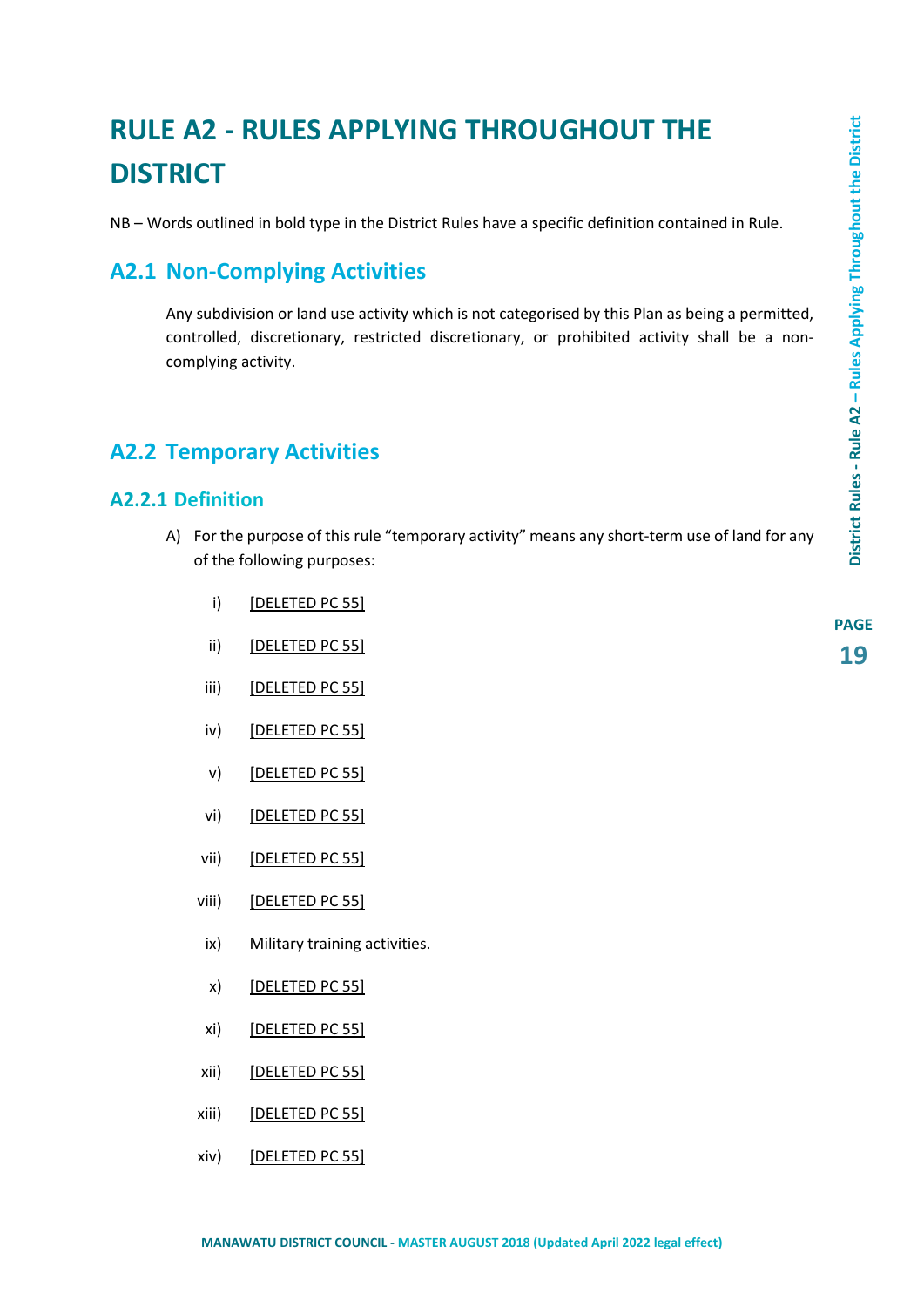## <span id="page-23-0"></span>**A2.2.2 Permitted Activities**

Temporary activities shall be permitted activities in all zones, provided that they comply with the standards in Rule 2.2.3 below.

## <span id="page-23-1"></span>**A2.2.3 Standards for Permitted Activities**

- A) [DELETED PC 55]
- B) [DELETED PC 55]
- C) [DELETED PC 55]
- D) Temporary **buildings** (including tents, mobile homes and prefabricated buildings) must:
	- be readily moveable and
	- meet any **yard** requirements of this Plan and
	- must be removed from the site within 6 months of the commencement of the activity and
	- not occupy a site for more than one 6 month period in any 12 months.
- E) [DELETED PC 55]
- F) [DELETED PC 55]
- G) [DELETED PC 55]

## <span id="page-23-2"></span>**A2.2.4 Discretionary Activities**

- A) Any permitted activity specified above which does not comply with any of the relevant standards in Rule 2.2.3 above shall be a discretionary activity.
- B) The matters set out in Rule A1.3.4 will be taken into account in assessing applications for discretionary activities.

## <span id="page-23-3"></span>**A2.3 [DELETED PC 46]**

## <span id="page-23-4"></span>**A2.4 [DELETED PC 55]**

## <span id="page-23-5"></span>**A2.5 [DELETED PC 55]**